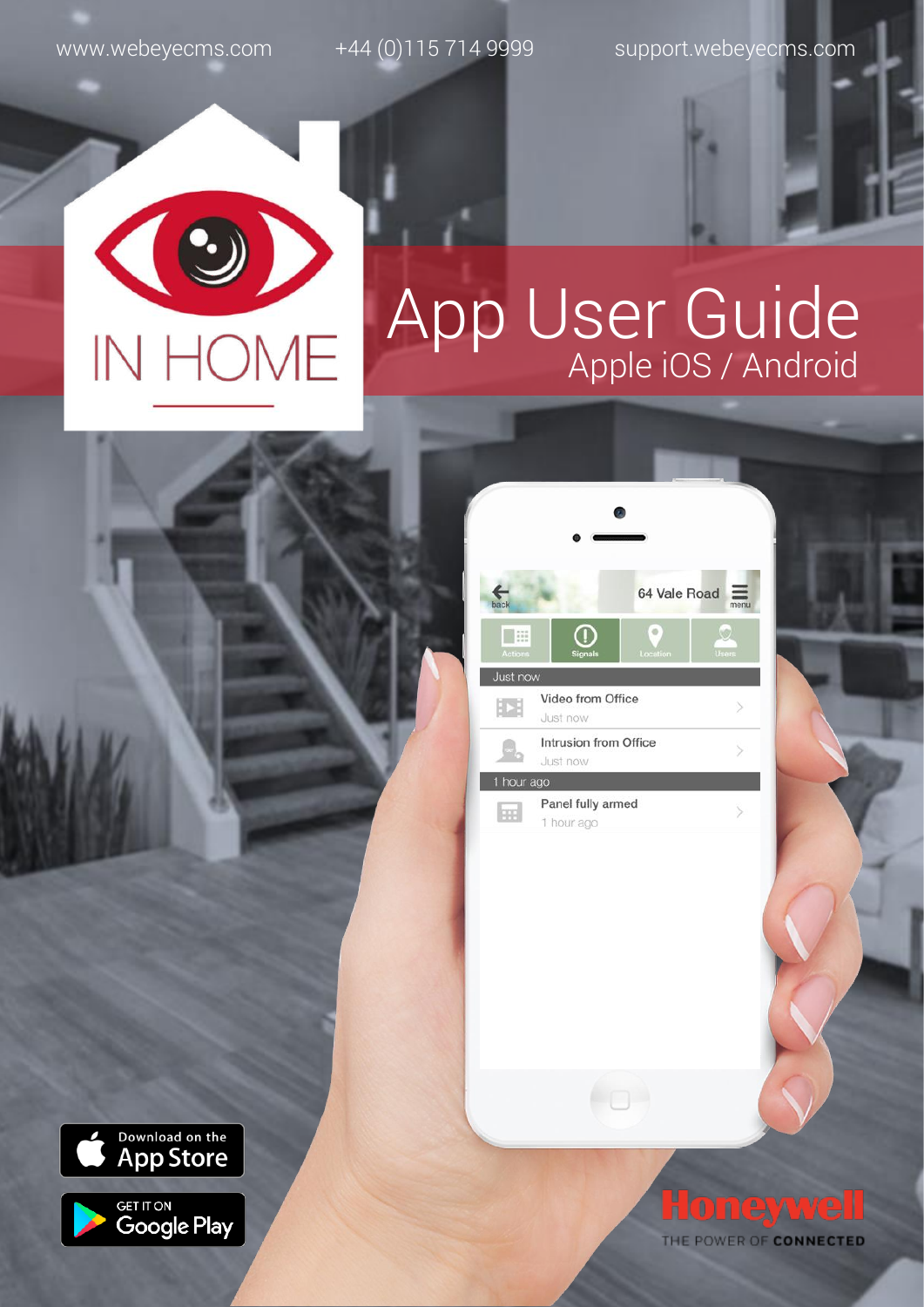# **Introduction**

The In Home App is designed to receive alarm notifications, and help you interact with your home alarm system.

Once installed on your mobile device, you will be able to:

- Receive alarm signals from your alarm systems
- View videos *(camera systems only)*
- Navigate to and view the location of your alarm systems
- Arm and disarm your systems
- Take snapshots *(camera systems only)*

# Installation and Login

The In Home App can be downloaded by following the respective links for your mobile device.

iOS[: webeyecms.com/apps/ios/in-home](http://www.webeyecms.com/apps/ios/in-home)

#### Android: [webeyecms.com/apps/android/in-home](http://www.webeyecms.com/apps/android/in-home)

Once installed and launched, you will be prompted to allow the application to use your location data *(Fig 1)* and send notifications. These can be changed later through your phone settings.



To login to the App, you will be prompted to enter your email address and password *(Fig 2)*. For queries regarding your login information, please contact your vendor.

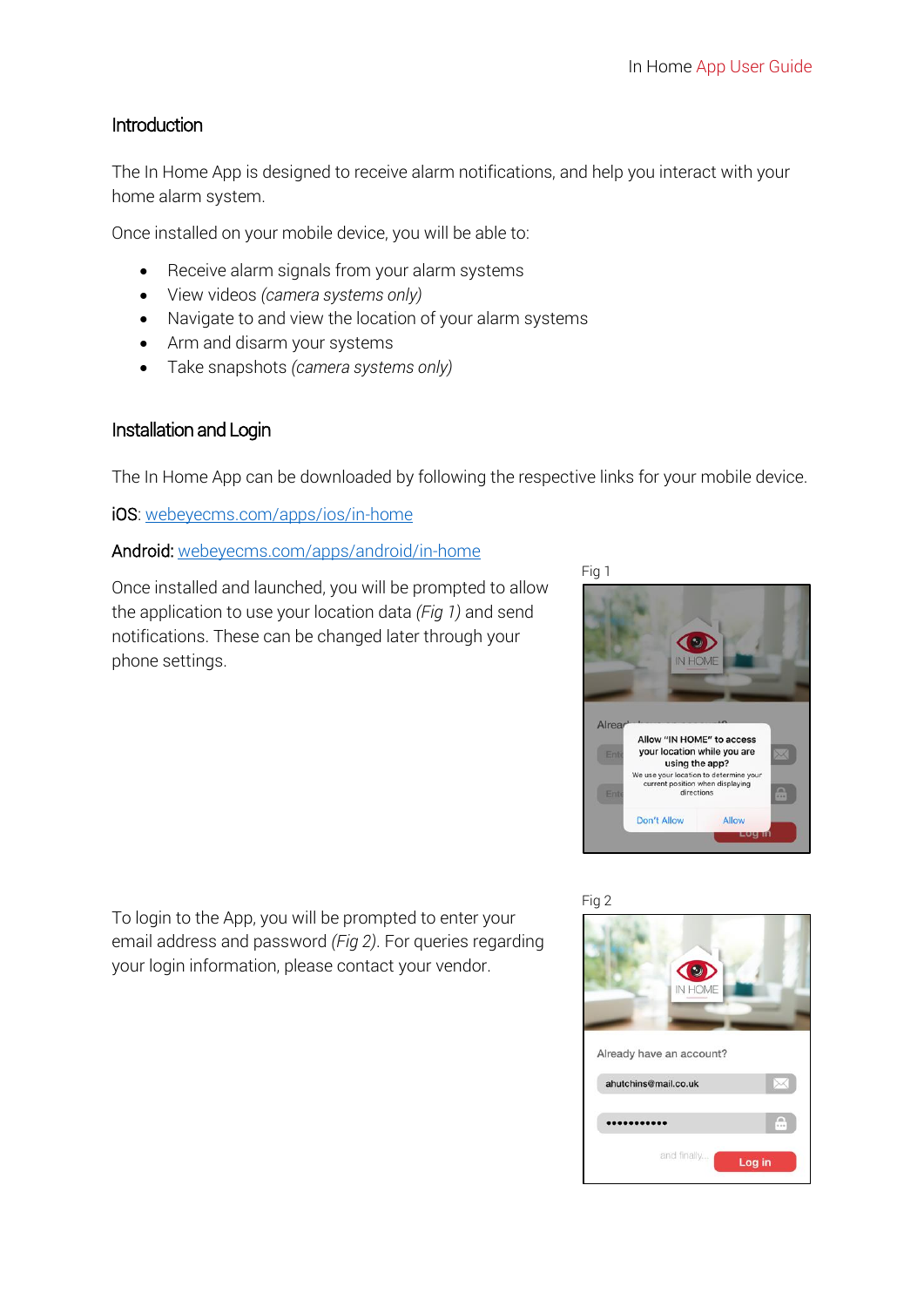# Alarm locations

Once logged in, you will be presented with a list of all your alarm locations *(Fig 3)*. To view further information, simply select the desired alarm location from the list.

#### Menu

Selecting *menu* will display details of the user currently logged into the App. An option to log out and other useful links are also available *(Fig 4)*.

#### **Actions**

The App will generate an alert to your mobile device upon receipt of a new alarm. Here you can toggle *Phone alerts* on or off *(Fig 5)*, depending on your preference.

Dependant on activity, the *Connection status* to the alarm system will display *Connected* or *Disconnected*.

Dependant on device type, a connection to the alarm system can be initiated by selecting *Connect*. This will prompt you to enter a password and then send an SMS. This will initiate a connection to the alarm system and the Arming status will update accordingly. This process may vary dependant on the alarm system type.







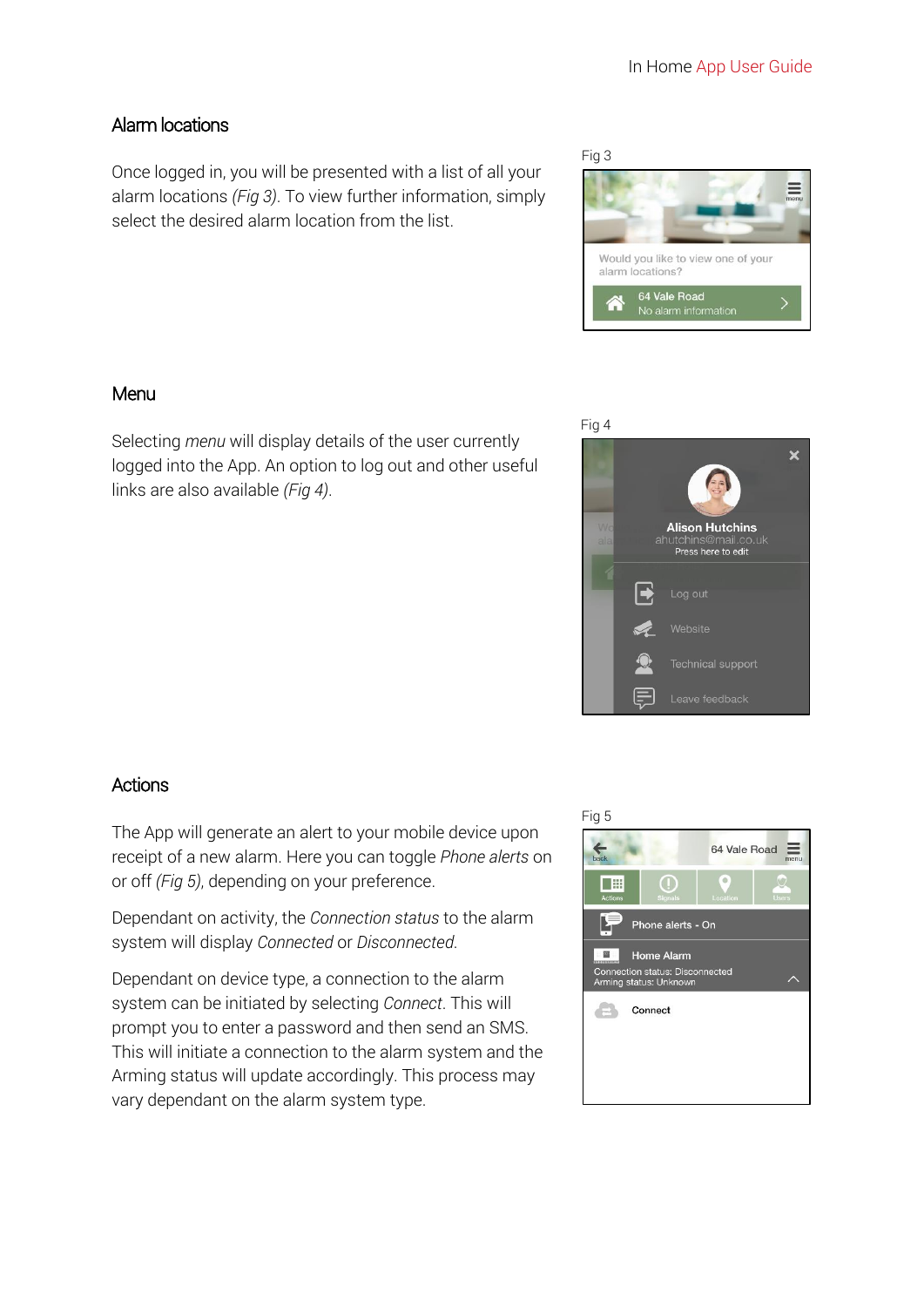Once connected, the *Connection status* will update to *Connected*, and dependant on device type, a range of functions will be displayed *(Fig 6)*.

If your alarm system is not configured for connection or you are unsure of your connection password, please contact your vendor for more information.

| Fig 6                                                                               |                   |                             |       |  |
|-------------------------------------------------------------------------------------|-------------------|-----------------------------|-------|--|
| back                                                                                |                   | 64 Vale Road<br>$=$<br>menu |       |  |
| 田田田<br><b>Actions</b>                                                               | Signals           | ö<br>Location               | Users |  |
| Phone alerts - On                                                                   |                   |                             |       |  |
| <b>Home Alarm</b><br><b>Connection status: Connected</b><br>Arming status: Disarmed |                   |                             |       |  |
| $((\begin{matrix} 1 & 1 \\ 0 & 1 \end{matrix})$ Arm                                 |                   |                             |       |  |
| $\odot$                                                                             | Take a photo      |                             |       |  |
|                                                                                     | <b>Disconnect</b> |                             |       |  |

# **Signals**

All signals received from the alarm location will display here *(Fig 7)*. This list will populate in a chronological order.

To view videos or obtain more information, select the relevant signal from the list.



### **Location**

Each alarm location is represented by a red pin marker on the map *(Fig 8)*.

Street view and directions to the alarm location are available by selecting the associated icons.